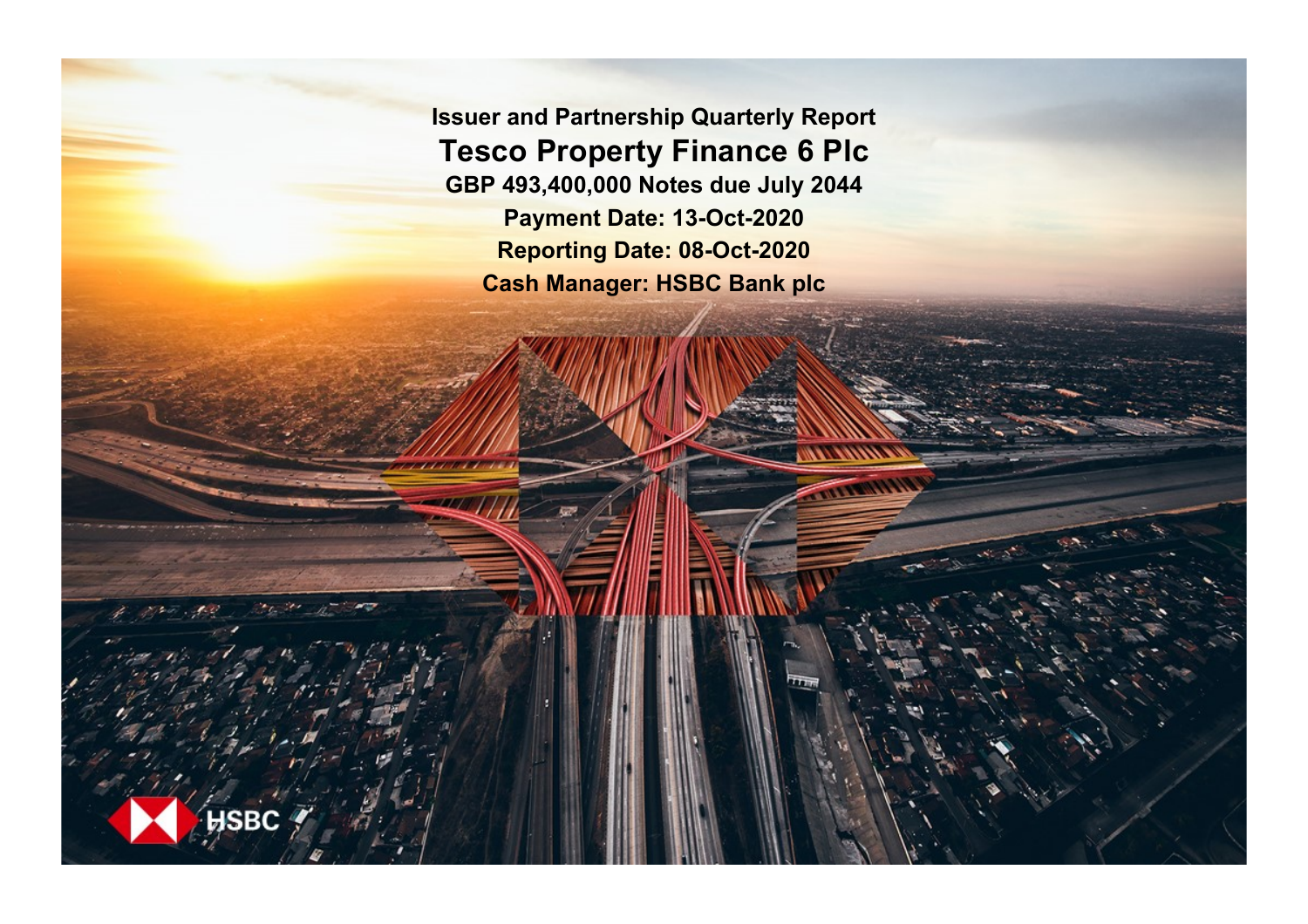

#### **Contents**

<span id="page-1-0"></span>

|                                                  | Page           |
|--------------------------------------------------|----------------|
| Contents                                         | $\overline{2}$ |
| <b>Transaction Details</b>                       | 3              |
| Loan Report                                      | 4              |
| Reserves                                         | 5              |
| Partnership Accounts                             | 6              |
| Partnership Available Funds                      | 8              |
| Partnership Pre-Enforcement Priority of Payments | 9              |
| <b>Bond Report</b>                               | 10             |
| <b>Bond Ratings</b>                              | 11             |
| <b>Issuer Accounts</b>                           | 12             |
| <b>Issuer Available Funds</b>                    | 13             |
| Issuer Pre-Enforcement Priority of Payments      | 14             |
| <b>Disclaimer</b>                                | 15             |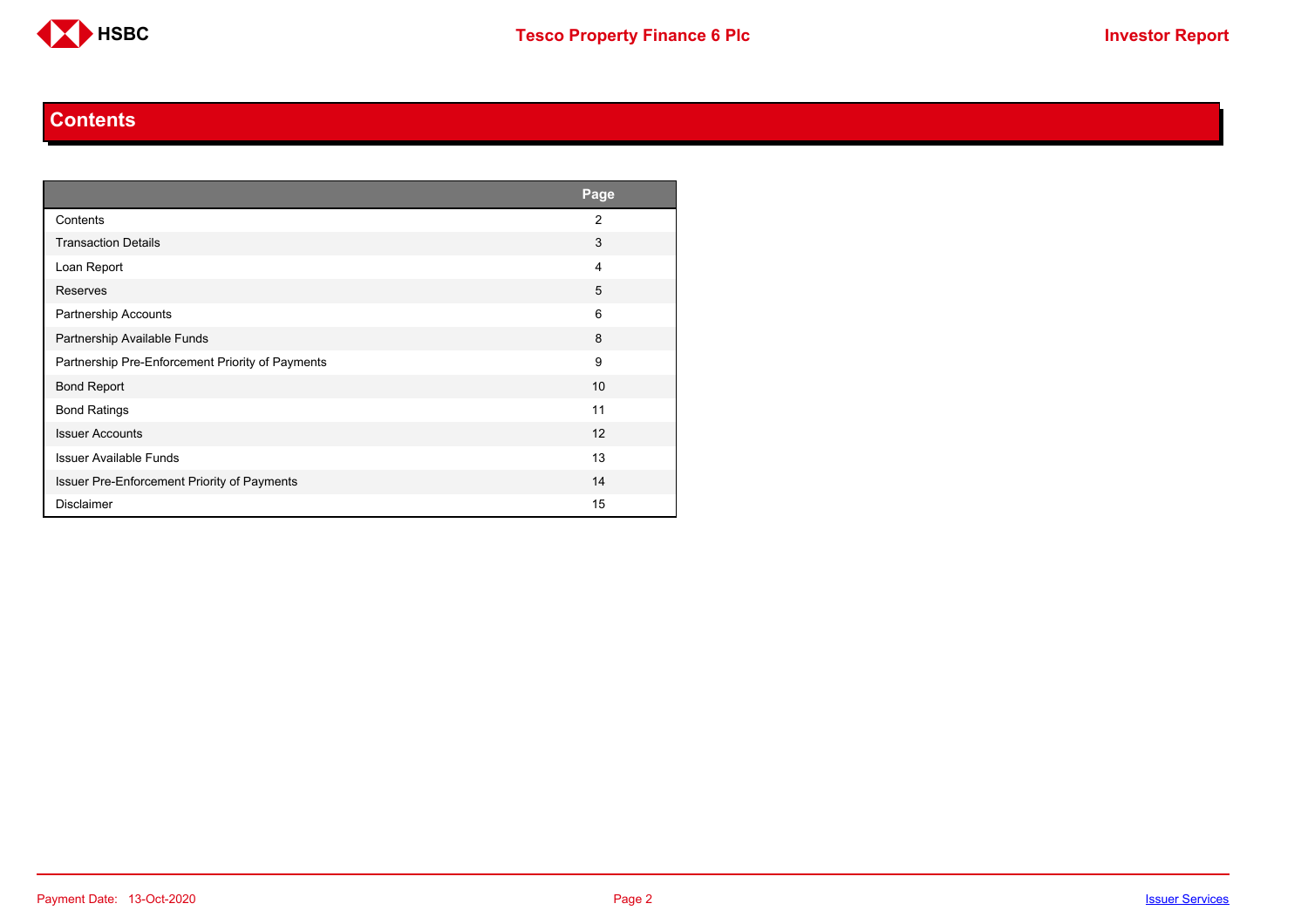

#### <span id="page-2-0"></span>**Transaction Details**

| <b>Key Dates</b>            |                              |  | <b>HSBC Contact Details</b>    |
|-----------------------------|------------------------------|--|--------------------------------|
| <b>Closing Date</b>         | Wednesday, 13 February, 2013 |  | Role                           |
| <b>Calculation Date</b>     | Thursday, 8 October, 2020    |  | Name                           |
| Calculation Period (start)  | Wednesday, 8 July, 2020      |  | Email                          |
| Calculation Period (end)    | Thursday, 8 October, 2020    |  | <b>Group Email</b>             |
| Interest Period (start)     | Monday, 13 July, 2020        |  | Telephone                      |
| Interest Period (end)       | Tuesday, 13 October, 2020    |  |                                |
| <b>Current Payment Date</b> | Tuesday, 13 October, 2020    |  | <b>Period Day Counts</b>       |
| Next Payment Date           | Wednesday, 13 January, 2021  |  | <b>Calculation Period Days</b> |
| <b>Final Maturity Date</b>  | Wednesday, 13 July, 2044     |  | <b>Interest Period Days</b>    |

| <b>Transaction Parties</b>  |                                             |
|-----------------------------|---------------------------------------------|
| <b>Issuer</b>               | Tesco Property Finance 6 Plc                |
| The Partnership             | The Tesco Dorney Limited Partnership        |
| Cash Manager                | <b>HSBC Bank plc</b>                        |
| <b>Account Bank</b>         | <b>HSBC Bank plc</b>                        |
| <b>Property Advisor</b>     | Cushman & Wakefield LLP                     |
| <b>Issuer Swap Provider</b> | <b>Tesco Treasury Services PLC</b>          |
| Property Pool Manager       | Spen Hill Management Limited                |
| Partnership Operator        | Langham Hall UK LLP                         |
| Trustee                     | HSBC Corporate Trustee Company (UK) Limited |

| <b>HSBC Contact Details</b> |                               |
|-----------------------------|-------------------------------|
| Role                        | <b>Client Service Manager</b> |
| Name                        | <b>Arjeet Das</b>             |
| <b>Fmail</b>                | arjeet.das@hsbc.com           |
| Group Email                 | ctla.securitsation@hsbc.com   |
| Telephone                   | 0207 991 3754                 |

| <b>Period Day Counts</b>       |         |
|--------------------------------|---------|
| <b>Calculation Period Days</b> | 92 davs |
| <b>Interest Period Days</b>    | 92 days |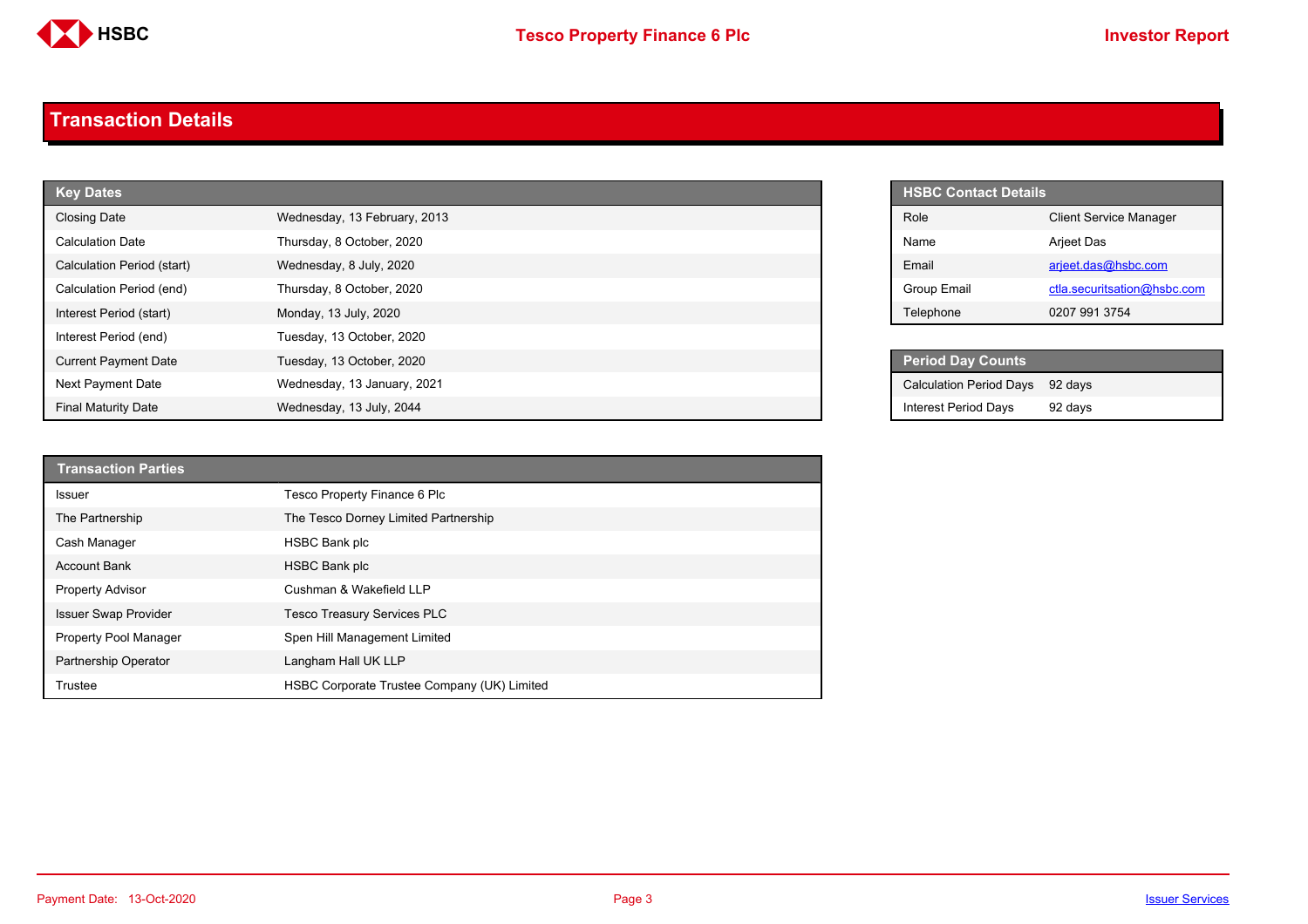

## <span id="page-3-0"></span>**Loan Report**

| <b>Class</b>                      | <b>FACILITY</b>           |
|-----------------------------------|---------------------------|
| Currency                          | GBP                       |
| ISIN                              |                           |
| <b>Payment Frequency</b>          | Quarterly                 |
| <b>Current Payment Date</b>       | 13-Oct-2020               |
| <b>Interest Accrual Method</b>    | <b>Actual/Actual ICMA</b> |
| <b>Final Maturity Date</b>        | 13-Jul-2044               |
|                                   |                           |
| <b>Current Period Rates:</b>      |                           |
| Reference Index                   | <b>Fixed Rate</b>         |
| <b>Index Determination Date</b>   | N/A                       |
| <b>Index Rate</b>                 | 5.41110%                  |
| Margin                            | 0.00000%                  |
| <b>Total Coupon</b>               | 5.41110%                  |
|                                   |                           |
| <b>Transaction Amounts:</b>       |                           |
| <b>Original Issue Size</b>        | £493,400,000.00           |
| Opening Balance for Period        | £466,254,596.00           |
| <b>Beginning Pool Factor</b>      | 0.94498                   |
| <b>Principal Repayments</b>       | £1,584,391.00             |
| <b>Closing Balance for Period</b> | £464,670,205.00           |
| <b>Ending Pool Fctor</b>          | 0.94177                   |
|                                   |                           |
| <b>Prior Unpaid Interest</b>      | £0.00                     |
| Interest on Prior Unpaid          | £ 0.00                    |
| <b>Current Interest Due</b>       | £6,307,375.61             |
| <b>Total Interest Paid</b>        | £6,307,375.61             |
| <b>Unpaid Interest</b>            | £0.00                     |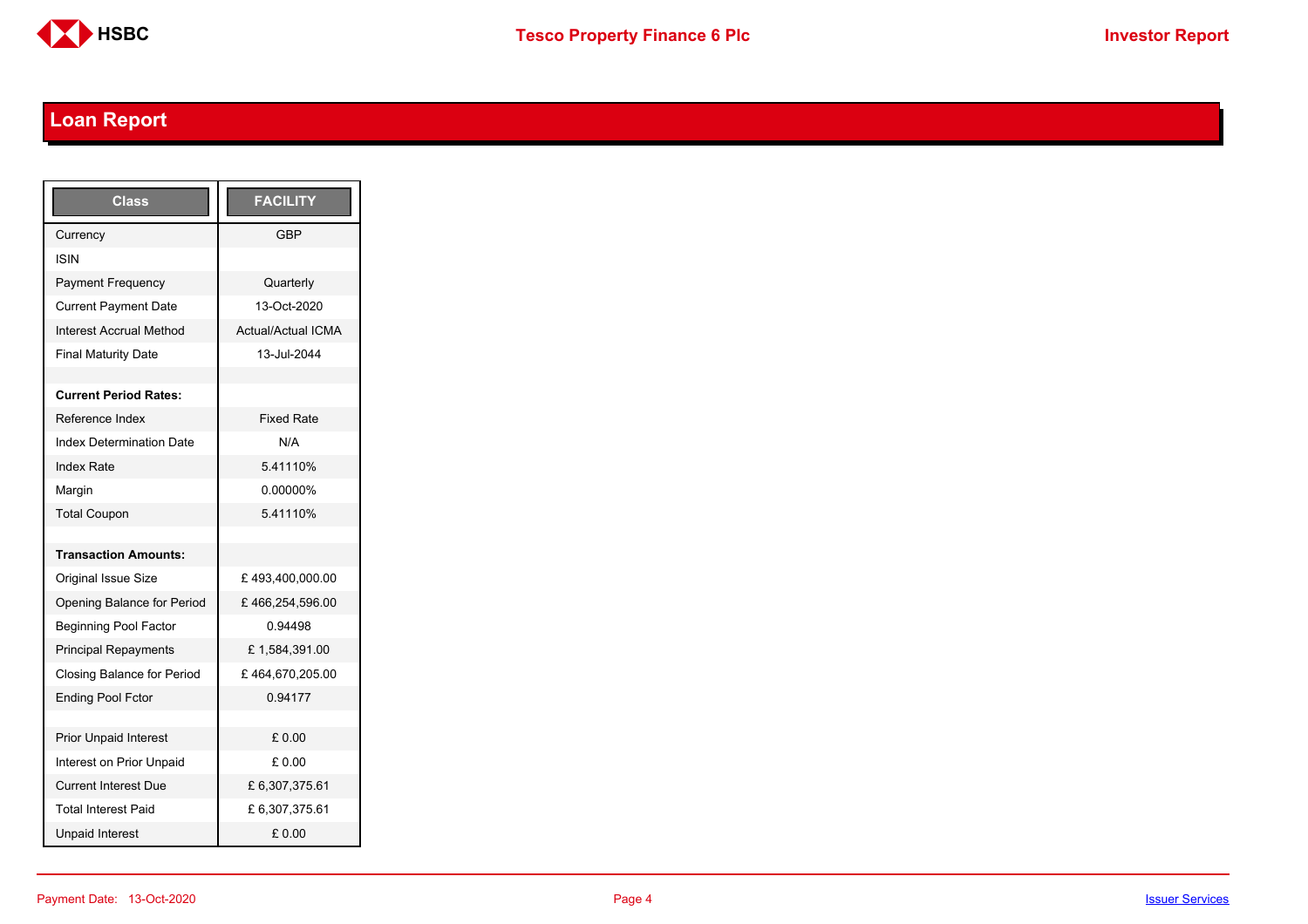

### <span id="page-4-0"></span>**Partnership Reserves**

| <b>Partnership Expenses Reserve Ledger</b>         |              |
|----------------------------------------------------|--------------|
| <b>Opening Balance</b>                             | £ 500,000.00 |
| Debits to the Partnership Expenses Reserve Ledger  | £103,583.94  |
| Credits to the Partnership Expenses Reserve Ledger | £ 0.00       |
| Closing Balance                                    | £396,416.06  |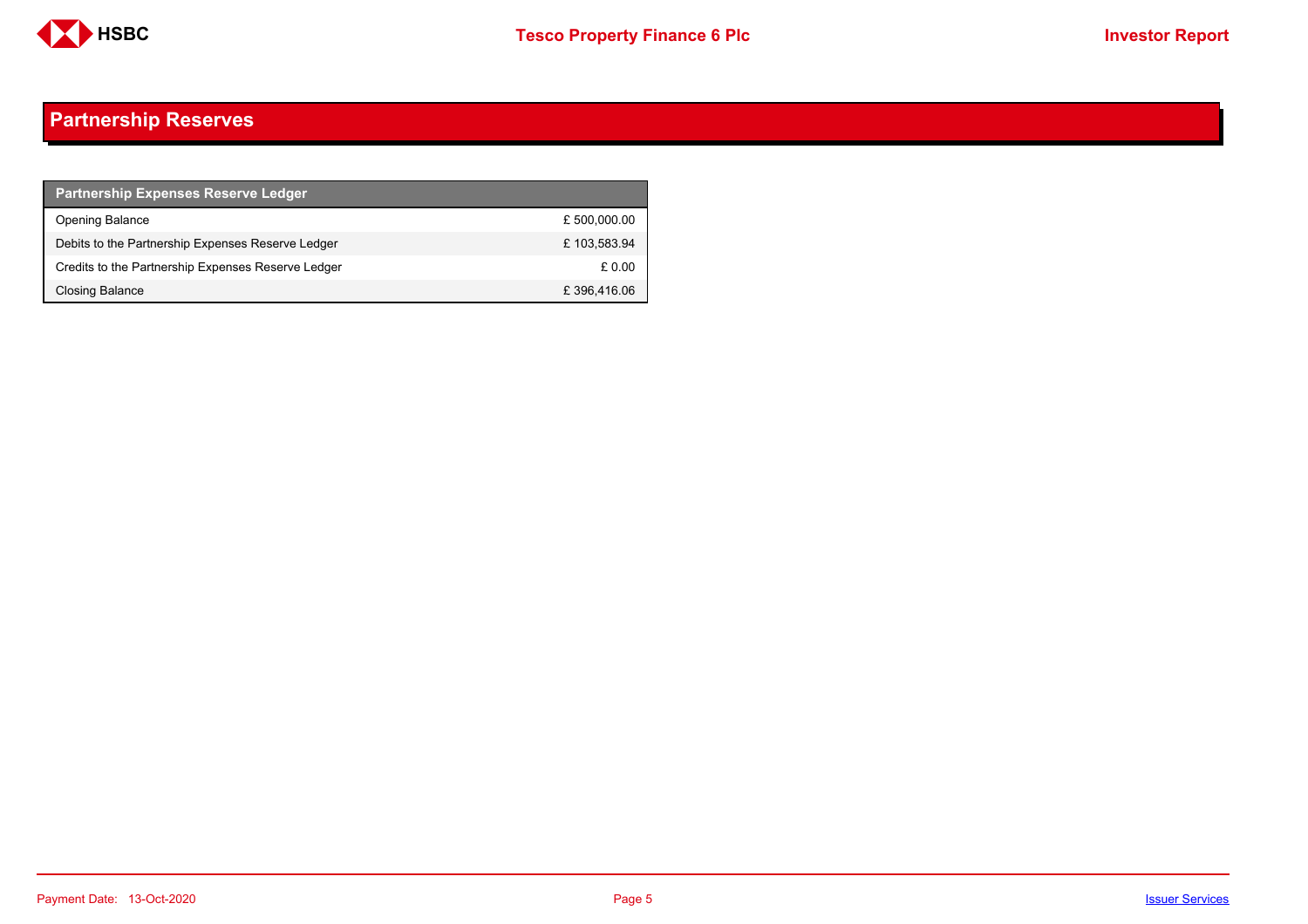

### <span id="page-5-0"></span>**Partnership Accounts**

| <b>Partnership Rent Account</b>         |               |
|-----------------------------------------|---------------|
| <b>Opening Balance</b>                  |               |
| Debits to the Partnership Rent Account  | £7.346.333.45 |
| Credits to the Partnership Rent Account | £7,346,333.45 |
| Closing Balance                         |               |

| <b>Partnership Disposal Proceeds Account</b>         |  |
|------------------------------------------------------|--|
| <b>Opening Balance</b>                               |  |
| Debits to the Partnership Disposal Proceeds Account  |  |
| Credits to the Partnership Disposal Proceeds Account |  |
| <b>Closing Balance</b>                               |  |

| <b>Partnership Insurance Proceeds Account</b>         |  |
|-------------------------------------------------------|--|
| <b>Opening Balance</b>                                |  |
| Debits to the Partnership Insurance Proceeds Account  |  |
| Credits to the Partnership Insurance Proceeds Account |  |
| <b>Closing Balance</b>                                |  |

| <b>Partnership VAT Account</b>         |               |
|----------------------------------------|---------------|
| <b>Opening Balance</b>                 | £1,823,196.59 |
| Debits to the Partnership VAT Account  | £1,311,191.63 |
| Credits to the Partnership VAT Account | £1,349,993.03 |
| Closing Balance                        | £1,861,997.99 |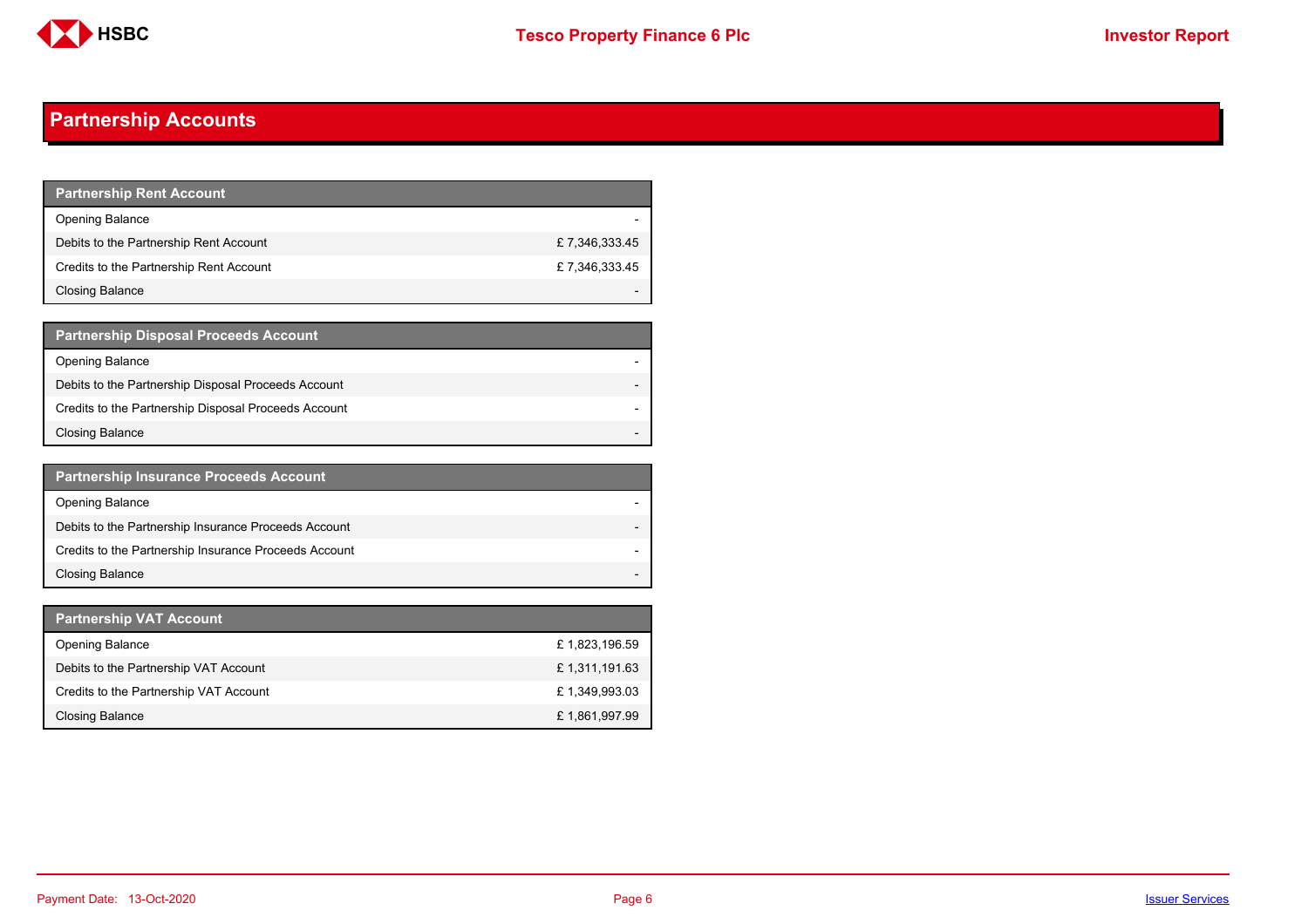

### **Partnership Accounts**

| <b>Partnership Transaction Account</b>         |                |
|------------------------------------------------|----------------|
| <b>Opening Balance</b>                         | £499.999.99    |
| Debits to the Partnership Transaction Account  | £ 8,149,393.25 |
| Credits to the Partnership Transaction Account | £8,045,809.31  |
| Closing Balance                                | £396,416.05    |

| <b>General Partner Corporation Tax Reserve</b>         |  |
|--------------------------------------------------------|--|
| <b>Opening Balance</b>                                 |  |
| Debits to the General Partner Corporation Tax Reserve  |  |
| Credits to the General Partner Corporation Tax Reserve |  |
| <b>Closing Balance</b>                                 |  |

| <b>General Partner VAT Transaction Account</b>         |                          |
|--------------------------------------------------------|--------------------------|
| <b>Opening Balance</b>                                 |                          |
| Debits to the General Partner VAT Transaction Account  |                          |
| Credits to the General Partner VAT Transaction Account |                          |
| <b>Closing Balance</b>                                 | $\overline{\phantom{0}}$ |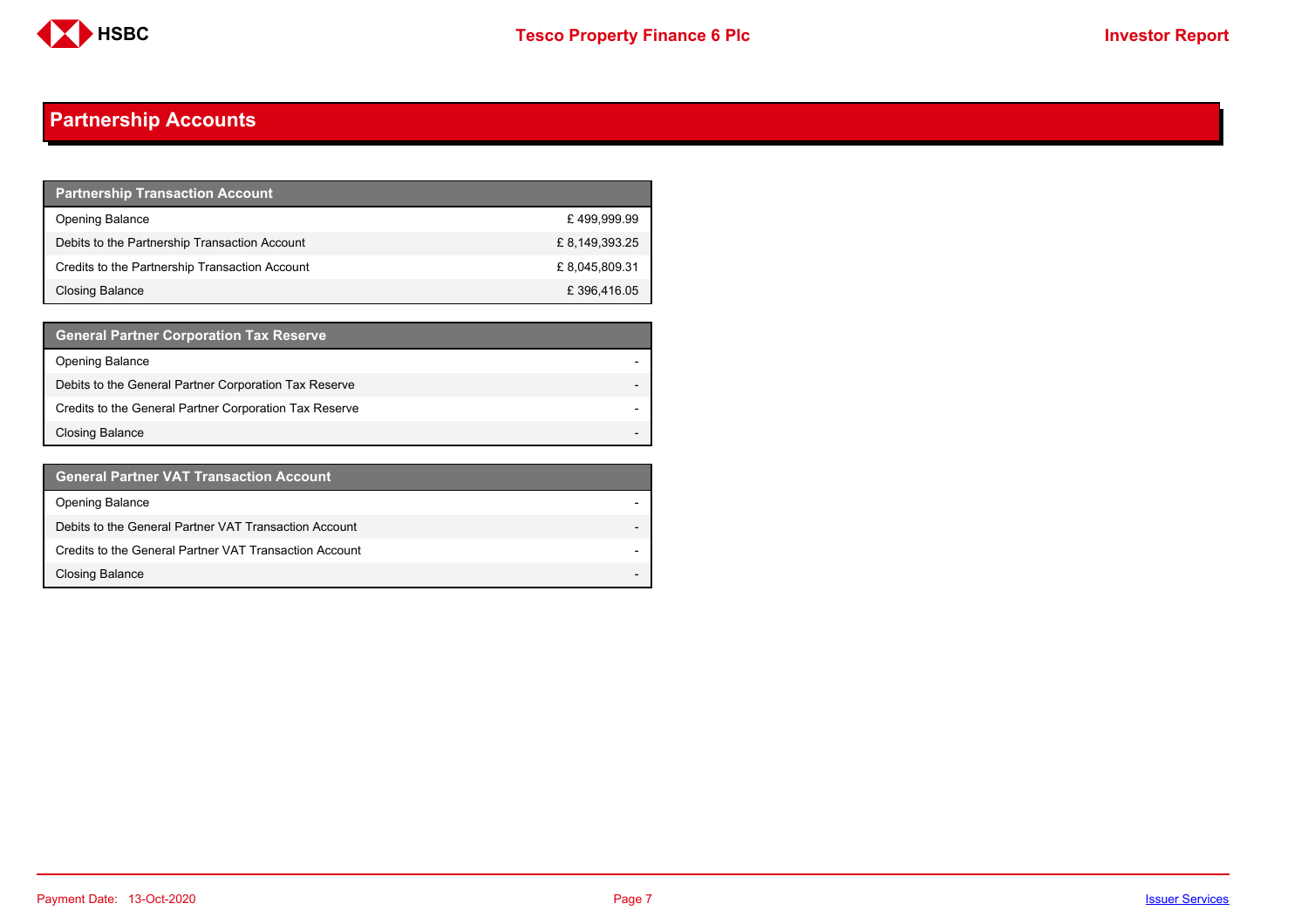

## <span id="page-7-0"></span>**Partnership Available Funds**

| <b>Available Interest Proceeds</b>                                                                                                                    |                |
|-------------------------------------------------------------------------------------------------------------------------------------------------------|----------------|
| (a) Rental Income Received by the Partnership                                                                                                         | £7,346,333.45  |
| (b) the amount payable to the Partnership by the Issuer under Swap Agreement the amount payable to the Partnership by the Issuer under Swap Agreement | £ 5,650,626.00 |
| (c) Amount transferred from the Partnership VAT account                                                                                               |                |
| (d) Amount to be transferred from the Partnership Disposal Account                                                                                    |                |
| (e) Amount to be transferred from the Partnership Insurance Proceeds Account                                                                          |                |
| (f) Interest received by on the Partnership Accounts and Rent Account                                                                                 |                |
| (g) Eligible Investment Earnings by Partnership                                                                                                       |                |
| (h) Any advance of the Partnership Expenses Loan                                                                                                      |                |
| (i) any net proceeds of a CPO Disposal of a Mortgaged Property                                                                                        |                |
| (i) Funds recorded on the Subordinated Reserve Ledger                                                                                                 |                |
| (k) any net proceeds of a disposal of a Mortgage Property                                                                                             |                |
| (I) Any other sums standing to credit of the Partnership Transaction Account                                                                          | £103,583.94    |
| <b>Total Available Proceeds</b>                                                                                                                       | £13,100,543.39 |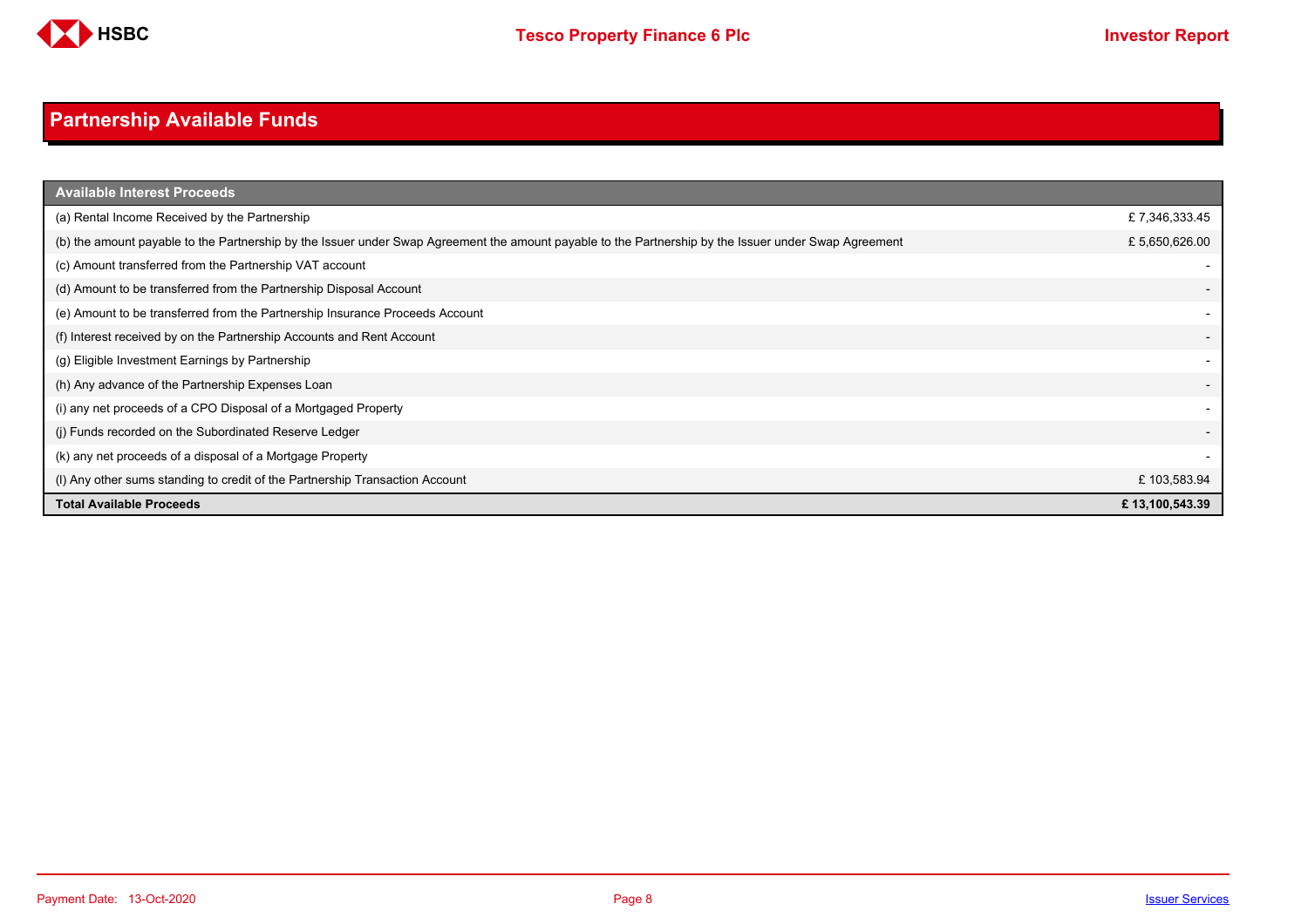

### <span id="page-8-0"></span>**Partnership Pre-Enforcement Priority of Payments**

| <b>Partnership Pre-Enforcement Priority of Payments</b>                                                                   | <b>Amounts Paid</b> | <b>Available Funds</b> |
|---------------------------------------------------------------------------------------------------------------------------|---------------------|------------------------|
|                                                                                                                           |                     | £13,100,543.39         |
| (a) in or towards satisfaction of any fees to the Partnership Security Trustee                                            | £1,500.00           | £13,099,043.39         |
| (b) in or towards satisfaction of Issuer Trustee and other Expenses (Ongoing Partnership Facility Fee)                    | £31,093.80          | £13,067,949.59         |
| (c) in or towards satisfaction of any operating expenses incurred by the Partnership (excluding GP UK Tax)                | £3,343.50           | £13,064,606.09         |
| (d) in or towards satisfaction, pro rata and pari passu according to the respective amounts due in respect of:            |                     | £13,064,606.09         |
| (i) Partnership Operator Fee                                                                                              | £9,146.53           | £13,055,459.56         |
| (ii) Partnership Property Advisor Fee                                                                                     |                     | £13,055,459.56         |
| (iii) Nominees/Nominees Holdco Corporate Services Provider Fee                                                            | £2,489.06           | £13,052,970.50         |
| (iv) Nominees/Nominees Holdco Side Letter Fee                                                                             |                     | £13,052,970.50         |
| (v) Account Bank Fee                                                                                                      |                     | £13,052,970.50         |
| (vi) Cash Manger Fee                                                                                                      |                     | £13,052,970.50         |
| (vii) Development Cash Manager Fee                                                                                        |                     | £13,052,970.50         |
| (viii) Issuer Corporate Services Provider, Paying Agent, Account Bank and Cash Manager (Ongoing Partnership Facility Fee) | £11,778.07          | £13,041,192.43         |
| (ix) Head Lease Payment                                                                                                   |                     | £13,041,192.43         |
| (e) Partnership Expenses Ledger payment (max indexed £6,250)                                                              |                     | £13,041,192.43         |
| (f) in or towards satisfaction, pro rata and pari passu according to the respective amounts due in respect of:            |                     | £13,041,192.43         |
| (i) Partnership Loan Interest                                                                                             | £6,307,375.61       | £ 6,733,816.82         |
| (ii) Partnership Swap Payment                                                                                             | £4,951,150.14       | £1,782,666.68          |
| (g) Partnership Loan Principal Payment                                                                                    | £1,584,391.00       | £198,275.68            |
| (h) Issuer Profit Amount (Ongoing Partnership Facility Fee)                                                               | £750.00             | £197,525.68            |
| (i) Partnership Property Pool Manager Fee                                                                                 | £197,525.68         |                        |
| (i) Partnership Swap Termination Amount                                                                                   |                     |                        |
| (k) Partnership Expense Reserve Ledger Payment                                                                            |                     |                        |
| (I) Alteration Adjustment Rent/ Substitution Adjustment Rent Payment                                                      |                     |                        |
| (m) any amount due and payable by the Partnership to the Subordinated Loan Facility                                       |                     |                        |
| (n) any excess into the Partnership Distribution Account                                                                  |                     |                        |
| <b>Total Distribution Amount</b>                                                                                          | £13,100,543.39      |                        |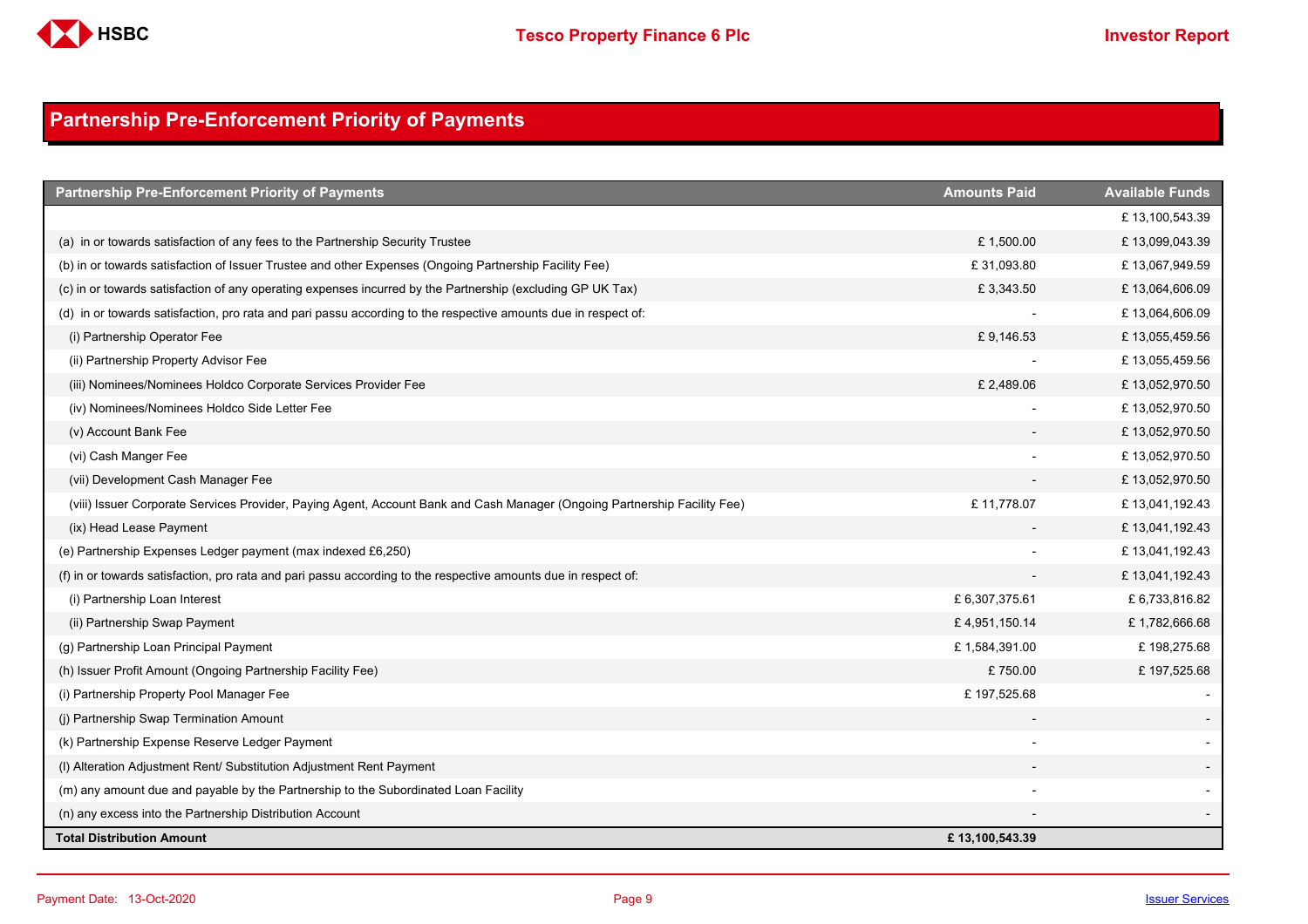

## <span id="page-9-0"></span>**Bond Report**

| Class                           | <b>BOND</b>               |
|---------------------------------|---------------------------|
| Currency                        | <b>GBP</b>                |
| ISIN                            | XS0883200262              |
| Payment Frequency               | Quarterly                 |
| <b>Current Payment Date</b>     | 13-Oct-2020               |
| Interest Accrual Method         | <b>Actual/Actual ICMA</b> |
| <b>Final Maturity Date</b>      | 13-Jul-2044               |
|                                 |                           |
| <b>Current Period Rates:</b>    |                           |
| Reference Index                 | <b>Fixed Rate</b>         |
| <b>Index Determination Date</b> | N/A                       |
| <b>Index Rate</b>               | 5.41110%                  |
| Margin                          | 0.00000%                  |
| <b>Total Coupon</b>             | 5.41110%                  |
|                                 |                           |
| <b>Transaction Amounts:</b>     |                           |
| Original Issue Size             | £493,400,000.00           |
| Opening Balance for Period      | £466,254,596.00           |
| <b>Beginning Pool Factor</b>    | 0.94498                   |
| <b>Principal Repayments</b>     | £1,584,391.00             |
| Closing Balance for Period      | £464,670,205.00           |
| <b>Ending Pool Fctor</b>        | 0.94177                   |
|                                 |                           |
| <b>Prior Unpaid Interest</b>    | £ 0.00                    |
| Interest on Prior Unpaid        | £ 0.00                    |
| <b>Current Interest Due</b>     | £6,307,375.61             |
| <b>Total Interest Paid</b>      | £6,307,375.61             |
| <b>Unpaid Interest</b>          | £0.00                     |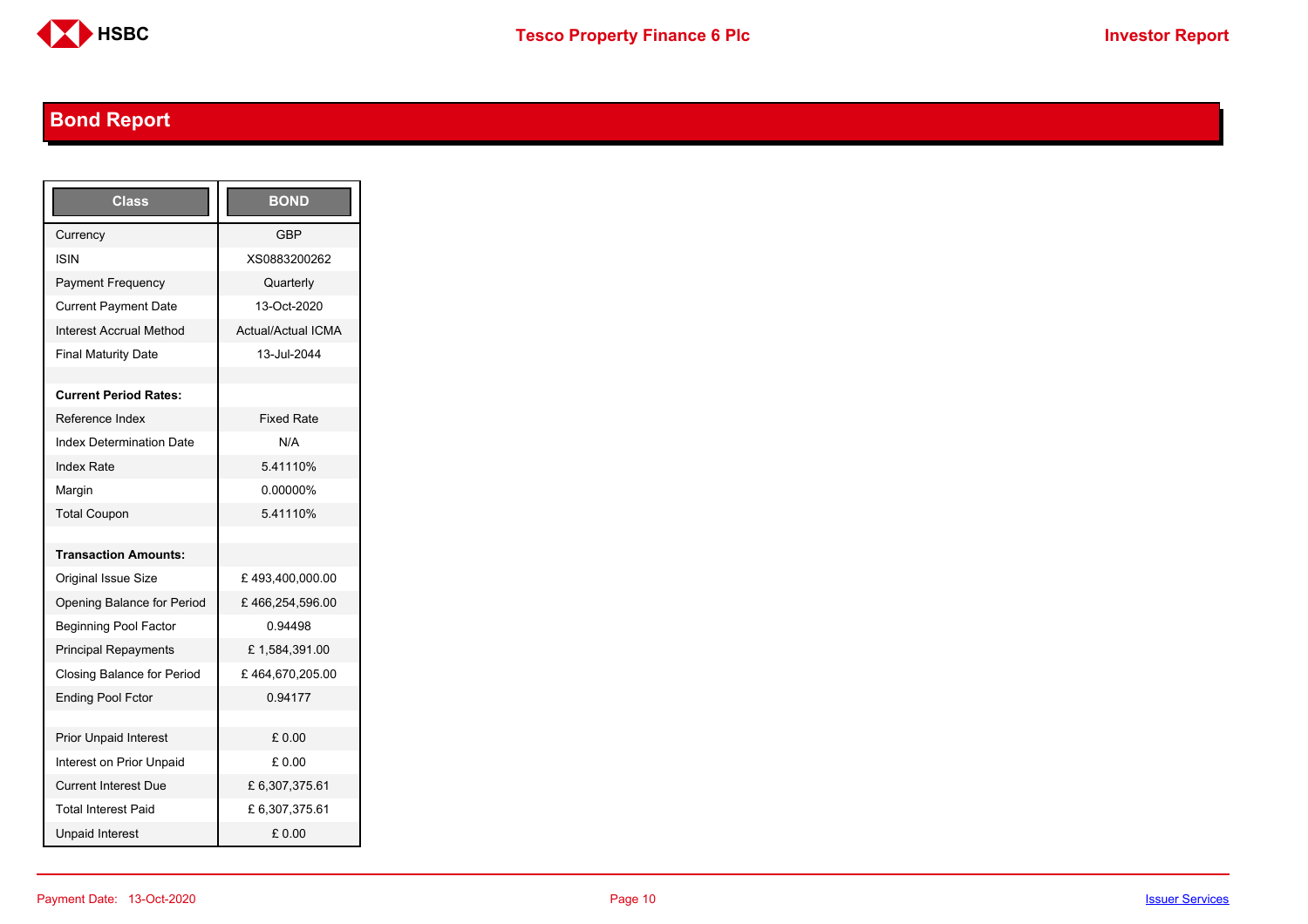

# <span id="page-10-0"></span>**Bond Ratings**

| <b>Original Ratings</b> | <b>S&amp;P</b> | <b>Fitch</b> | Moody's | <b>DBRS</b> |
|-------------------------|----------------|--------------|---------|-------------|
| <b>BOND</b>             | BB+            | BB+          | Ba1     | n/a         |
|                         |                |              |         |             |
| <b>Current Ratings</b>  | <b>S&amp;P</b> | <b>Fitch</b> | Moody's | <b>DBRS</b> |
| <b>BOND</b>             | BBB-           | BBB-         | Baa3    | n/a         |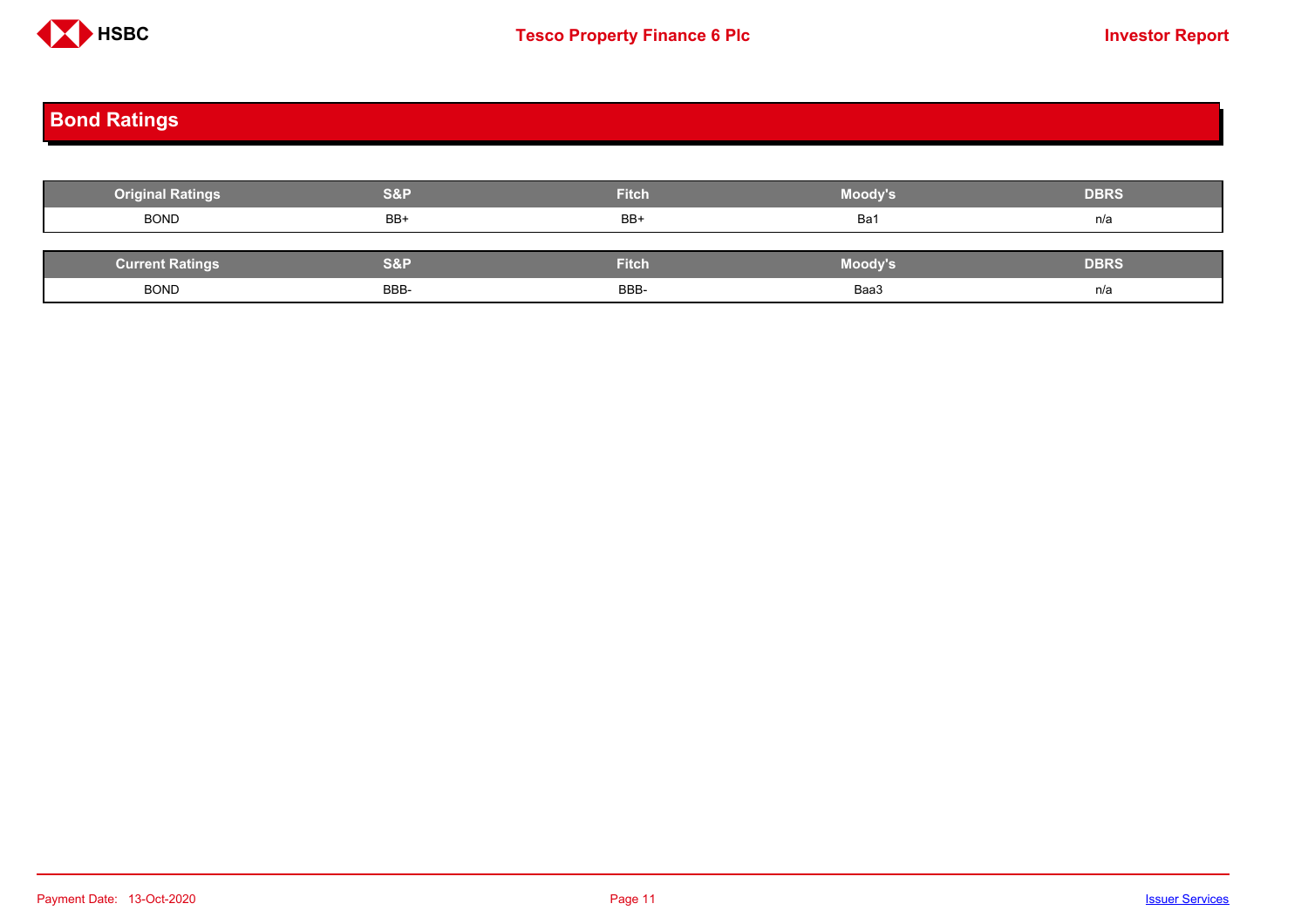

#### <span id="page-11-0"></span>**Issuer Accounts**

| <b>Issuer Transaction Account</b>         |                |
|-------------------------------------------|----------------|
| <b>Opening Balance</b>                    | £35.549.79     |
| Debits to the Issuer Transaction Account  | £ 8,634,114.34 |
| Credits to the Issuer Transaction Account | £8.634.864.34  |
| <b>Closing Balance</b>                    | £36,299.79     |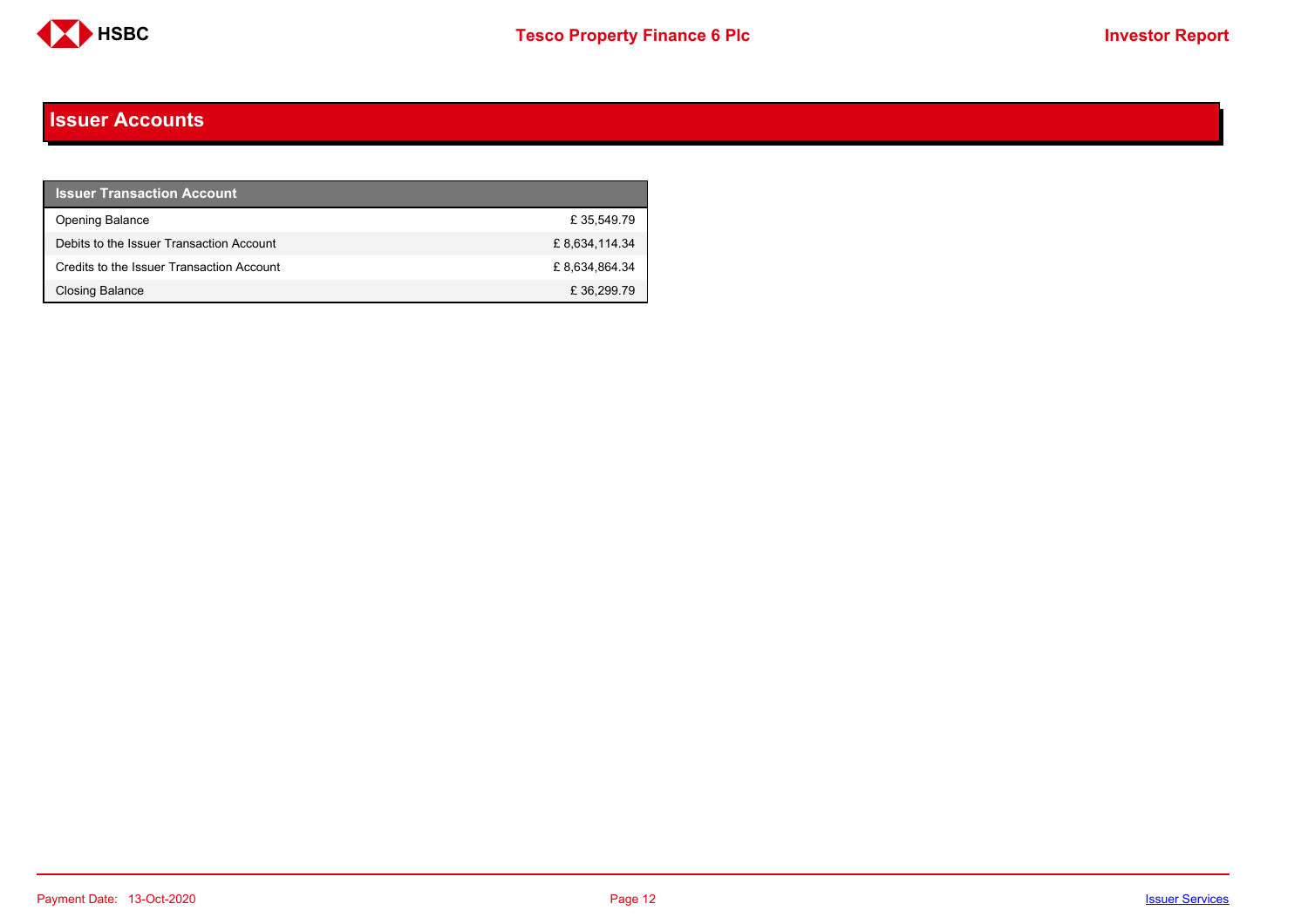

#### <span id="page-12-0"></span>**Issuer Available Funds**

| <b>Issuer Available Funds</b>                                                        |                |
|--------------------------------------------------------------------------------------|----------------|
| (a) any amount payable to the Issuer under the Partnership Swap Agreement            | £4,951,150.14  |
| (b) all interest, principal payable to the Issuer in respect of the Partnership Loan | £7,935,388.48  |
| (c) any amount payable to the Issuer under the Issuer Swap Agreement                 | £5.650.626.00  |
| (d) interest received by the Issuer on the Issuer Transaction Account                |                |
| (e) the earnings and proceeds from the Issuer making any Eligible Investments        |                |
| <b>Total Available Interest Proceeds</b>                                             | £18.537.164.62 |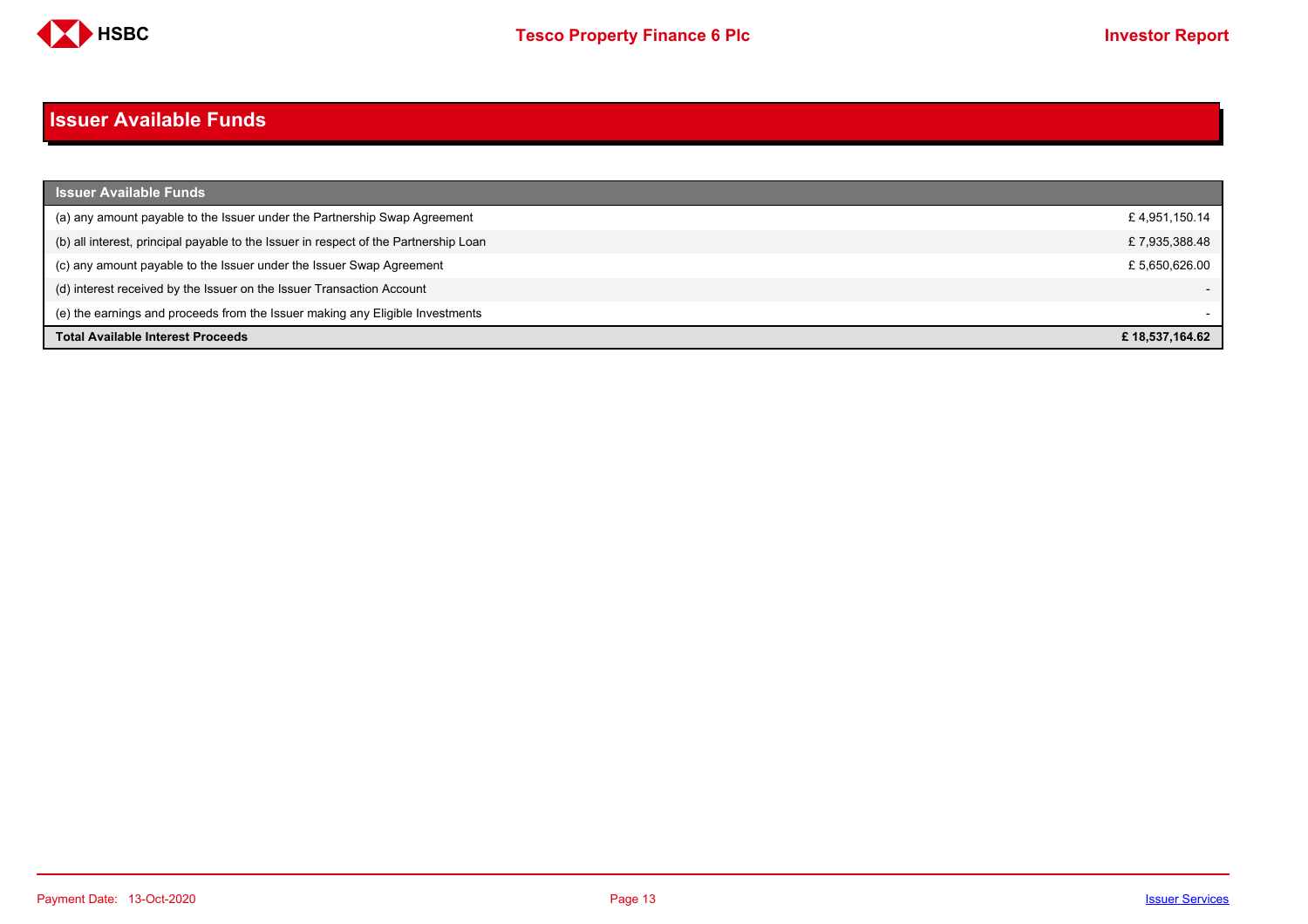

### <span id="page-13-0"></span>**Issuer Pre-Enforcement Priority of Payments**

| <b>Issuer Pre-Enforcement Priority of Payments</b>                                                                       | <b>Amounts Paid</b>      | <b>Available Funds</b> |
|--------------------------------------------------------------------------------------------------------------------------|--------------------------|------------------------|
|                                                                                                                          |                          | £18,537,164.62         |
| (a) in or towards satisfaction of amounts due in respect of the fees and any other amounts payable by the Issuer to the: | $\overline{\phantom{a}}$ | £18,537,164.62         |
| (i) Bond Trustee                                                                                                         | £1,200.00                | £18,535,964.62         |
| (ii) Security Trustee                                                                                                    | £1,500.00                | £18,534,464.62         |
| (b) in or towards satisfaction of any amounts payable by the Issuer in respect of operating expenses                     | £28,393.80               | £18,506,070.82         |
| (c) in or towards satisfaction, pro rata and pari passu according to the respective amounts due in respect of:           | $\overline{\phantom{a}}$ | £18,506,070.82         |
| (i) Issuer/Issuer Holdco Corporate Services Provider Fee                                                                 | £6,528.07                | £18,499,542.75         |
| (ii) Paying Agent/Registrar Fee                                                                                          | £500.00                  | £18,499,042.75         |
| (iii) Account Bank Fee                                                                                                   | £1,000.00                | £18,498,042.75         |
| (iv) Cash Manager Fee                                                                                                    | £3,750.00                | £18,494,292.75         |
| (d) in or towards satisfaction, pro rata and pari passu according to the respective amounts due in respect of:           | $\overline{\phantom{a}}$ | £18,494,292.75         |
| (i) (a) Bond Interest                                                                                                    | £ 6,307,375.61           | £12,186,917.14         |
| (i) (b) Bond Principal                                                                                                   | £1,584,391.00            | £10,602,526.14         |
| (ii) Issuer Swap Provider Payment                                                                                        | £4,951,150.14            | £5,651,376.00          |
| (iii) Partnership Swap Payment                                                                                           | £5,650,626.00            | £750.00                |
| (e) Issuer Profit Amount                                                                                                 | £750.00                  |                        |
| (f) Swap Subordinated Amounts payment to the Issuer Swap Provider                                                        |                          |                        |
| (g) in or towards satisfaction of any Issuer Partnership Swap Termination Amount                                         |                          |                        |
| (h) the surplus (if any) to the Issuer Transaction Account                                                               |                          |                        |
| <b>Total Distribution Amount</b>                                                                                         | £18,537,164.62           |                        |